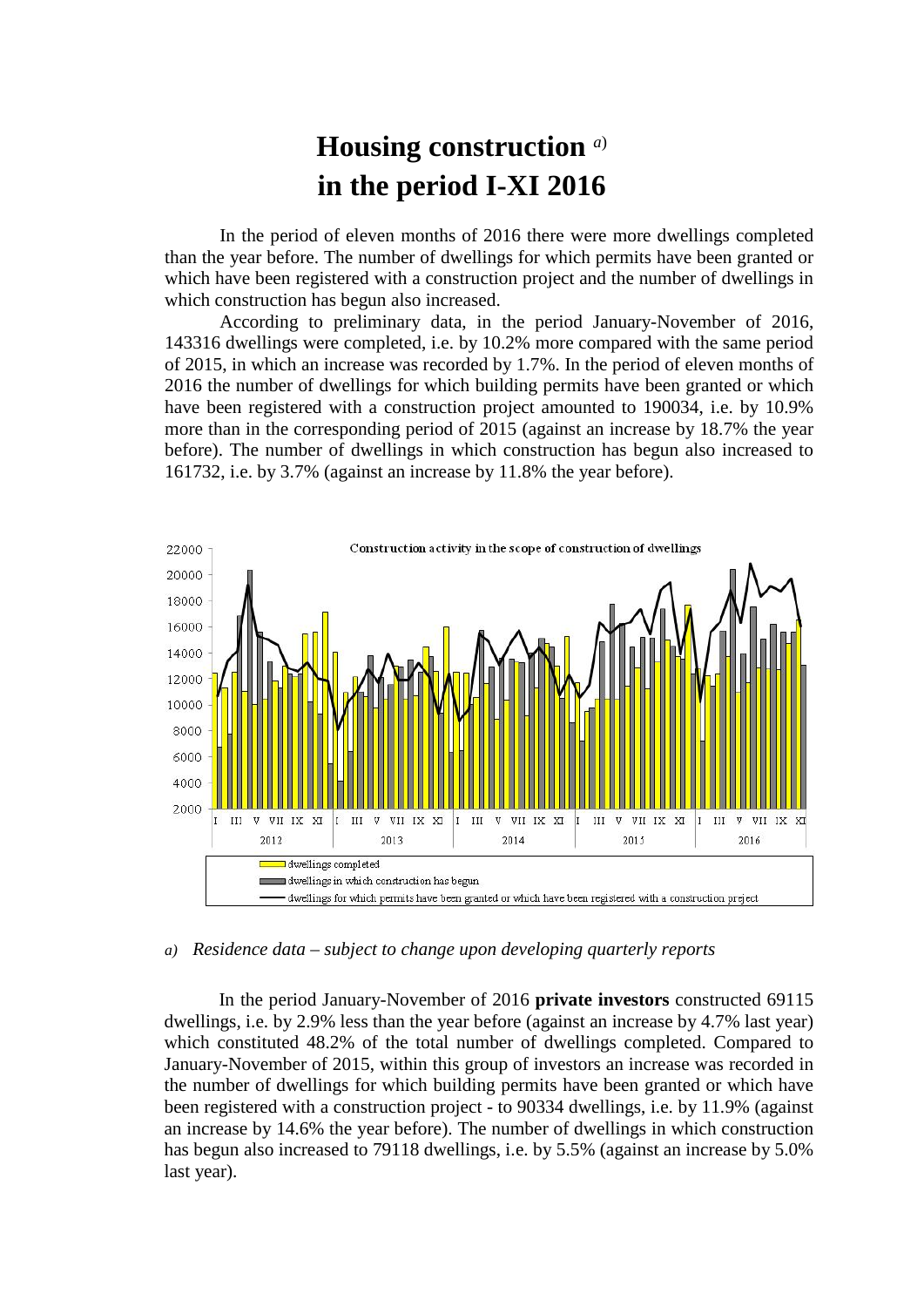**Developers**, in the period of eleven months of 2016, completed 68932 dwellings (which constituted 48.1% of the total number of dwellings completed), i.e. by 26.7% more than in the corresponding period of 2015, when an increase was recorded by 3.1%. Investors who build for sale or rent received building permits for 94053 dwellings, i.e. by 7.7% more than the year before (when an increase was recorded by 23.4%). The number of dwellings in which construction has begun decreased to 78109 dwellings, i.e. by 0.2% (against an increase by 21.7% the year before).

**Housing cooperatives** in the period of eleven months of 2016 completed 2233 dwellings against 1595 dwellings the year before. The number of dwellings for which building permits have been granted also increased to 1523 against 1304 dwellings the year before and the number of dwellings in which construction has begun to 2054 against 1103 dwellings the year before.

**Other investors** (municipal, public building society and company construction) in the period of eleven months of 2016 completed 3036 dwellings against 2837 dwellings the year before, of which in municipal construction - 1514 dwellings were completed against 1276 dwellings last year, in public building society construction – 1250 dwellings against 1128 dwellings and in company construction – 272 dwellings against 433 dwellings in the corresponding period of 2015. The number of dwellings for which building permits have been granted increased to 4124 against 2083 dwellings the year before while the number of dwellings in which construction has begun increased - to 2451 against 1682 dwellings last year.

In the period of eleven months of 2016, an increase in **the number of dwellings completed** was recorded in ten voivodships, including the most substantial one in Zachodniopomorskie – by 32.2%, Mazowieckie – by 21.8% and Dolnośląskie – by 19.6%. A decrease in the number of dwellings completed was recorded in six voivodships, including the most substantial one in Świętokrzyskie – by 6.9%, Kujawsko-Pomorskie – by 5.8% and Warmińsko-Mazurskie – by 1.4%.

In the period of eleven months of 2016, an increase in the number of **dwellings for which permits have been granted or which have been registered with a construction project** was recorded in twelve voivodships, of which the highest in Opolskie - by 50.9% (it constituted 2290 dwellings), Świętokrzyskie – by 43.6% (4126 dwellings) and Łódzkie – by 33.2% (9740 dwellings). A decrease in the number of permits or registrations with a construction project was recorded in voivodships: Warmińsko-Mazurskie – by 19.1%, Podlaskie - by 14.0%, Kujawsko-Pomorskie – by 4.5% and Mazowieckie – by 0.9%.

An increase in the number of **dwellings in which construction has begun** in the period of eleven months of 2016 was recorded in eleven voivodships, of which the highest in: Opolskie – by 24.6%, Śląskie – by 15.6% and Kujawsko-Pomorskie – by 12.3%. A drop in the number of dwellings in which construction has begun was recorded in five voivodships, of which the highest in: Małopolskie – by 12.7%, Lubelskie – by 8.5% and Warmińsko-Mazurskie – by 6.9%. Most of dwellings in which construction has begun were in Mazowieckie – 35441 dwellings, i.e. by – 12.2% more than the year before.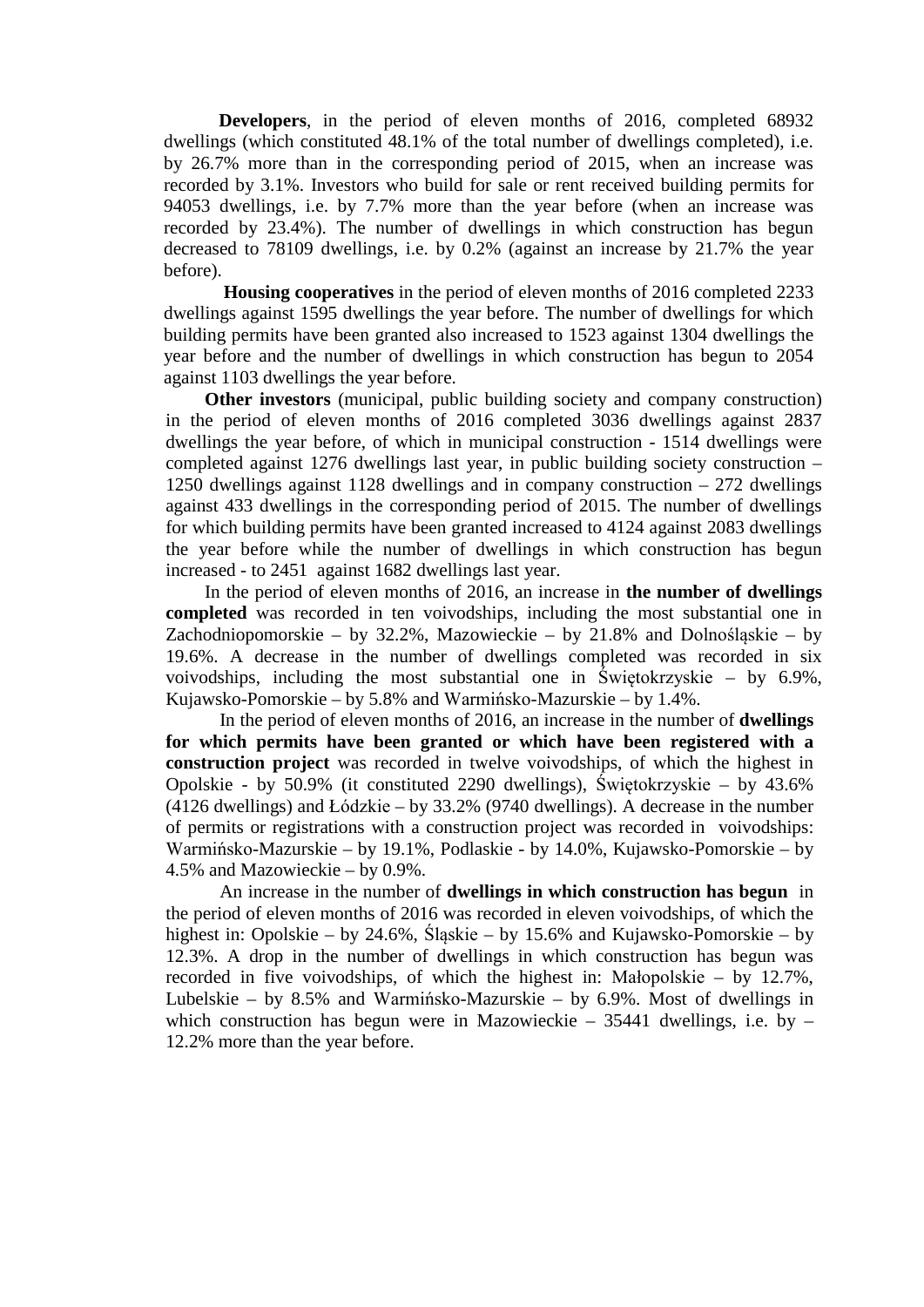|                                                                                                            | 2016   |                     |                             |        |                          |
|------------------------------------------------------------------------------------------------------------|--------|---------------------|-----------------------------|--------|--------------------------|
| <b>Forms</b><br>of construction                                                                            | XI     |                     |                             | $I-XI$ |                          |
|                                                                                                            | number | XI<br>$2015 = 100$  | $\mathbf X$<br>$2016 = 100$ | number | $I - XI$<br>$2015 = 100$ |
| <b>Dwellings completed</b>                                                                                 |        |                     |                             |        |                          |
|                                                                                                            | 16535  | 120.4               | 112.4                       | 143316 | 110.2                    |
| Private                                                                                                    | 7400   | 109.8               | 113.0                       | 69115  | 97.1                     |
| For sale or rent                                                                                           | 8401   | 128.8               | 116.9                       | 68932  | 126.7                    |
| Cooperative                                                                                                | 192    | 89.7                | 70.6                        | 2233   | 140.0                    |
|                                                                                                            | 542    | more than<br>2-fold | 77.2                        | 3036   | 107.0                    |
| Dwellings in which construction has begun                                                                  |        |                     |                             |        |                          |
|                                                                                                            | 13076  | 96.8                | 84.0                        | 161732 | 103.7                    |
| Private                                                                                                    | 5605   | 111.1               | 82.9                        | 79118  | 105.5                    |
| For sale or rent                                                                                           | 7117   | 86.8                | 90.2                        | 78109  | 99.8                     |
| Cooperative                                                                                                | 152    | 143.4               | 88.9                        | 2054   | 186.2                    |
|                                                                                                            | 202    | 134.7               | 27.2                        | 2451   | 145.7                    |
| Dwellings for which permits have been granted or which have been registered with a<br>construction project |        |                     |                             |        |                          |
|                                                                                                            | 15971  | 115.1               | 81.0                        | 190034 | 110.9                    |
|                                                                                                            | 7840   | 127.0               | 94.8                        | 90334  | 111.9                    |
| For sale or rent                                                                                           | 7800   | 104.0               | 74.1                        | 94053  | 107.7                    |
| Cooperative.                                                                                               | 179    | 186.5               | 55.9                        | 1523   | 116.8                    |
|                                                                                                            | 152    | 143.4               | 25.2                        | 4124   | 198.0                    |

*b) company, municipal, public building society.*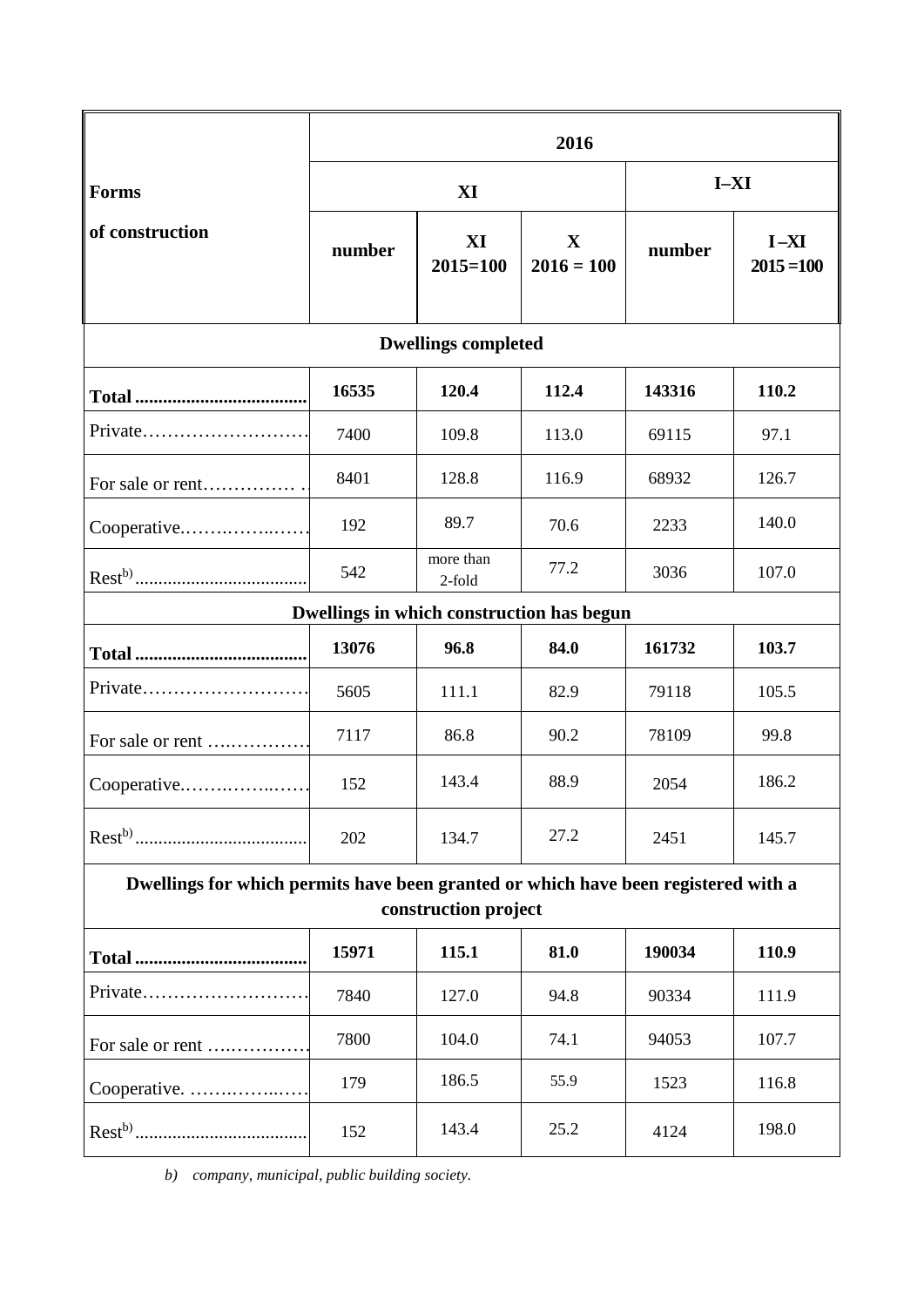